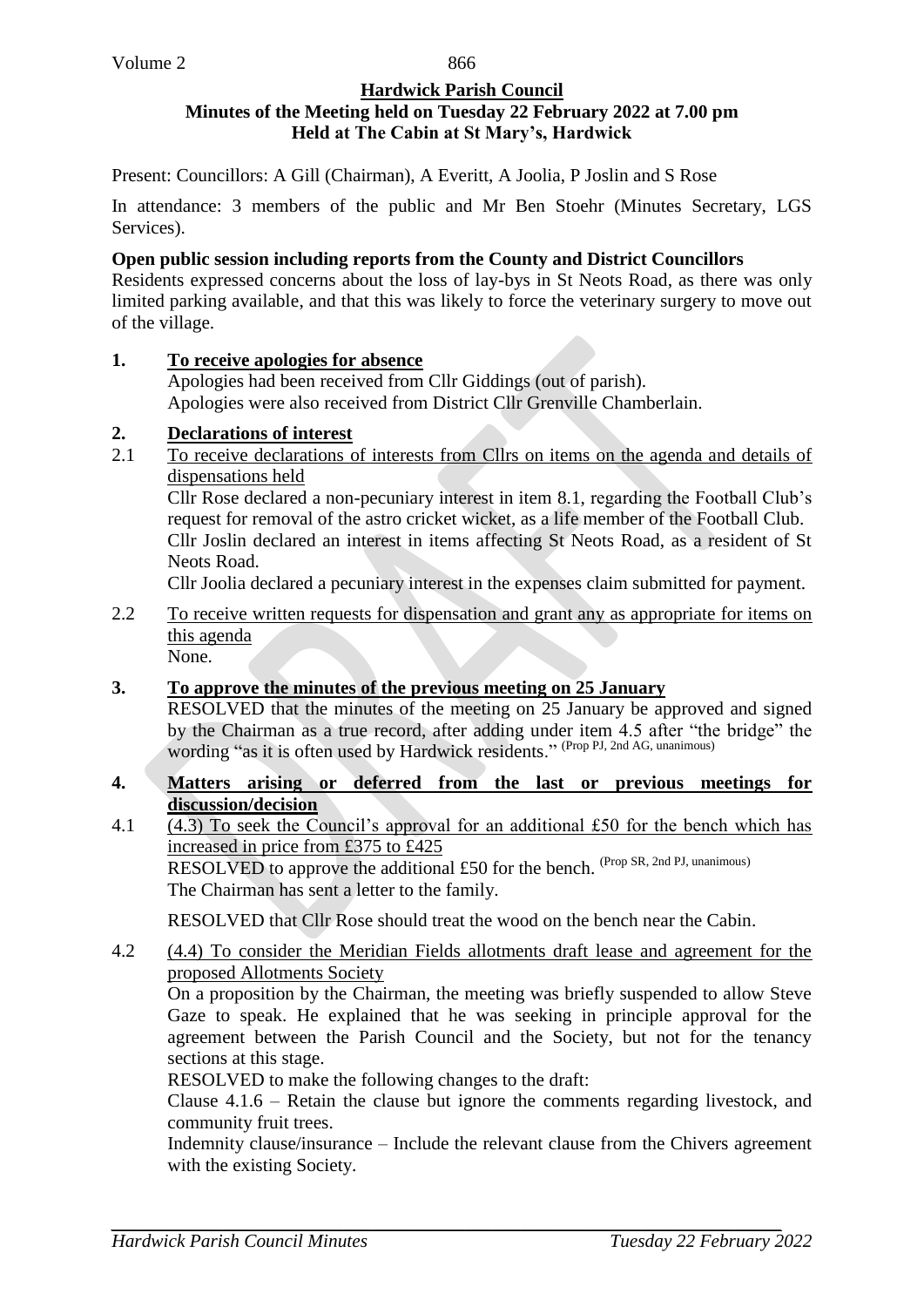Clause 7.1 – delete covenants.

Schedule 1, point 3 – It was not known whether a lock was needed. Clause 5.4 – Retain the fires option; this can be reviewed if complaints are received.

The Parish Council thanked Steve Gaze for his efforts. The meeting resumed.

RESOLVED to agree in principle to the terms of the agreement and that Steve Gaze should take this to the tenants' meeting on  $7<sup>th</sup>$  March. (Prop AG, 2nd PJ, unanimous)

- 4.3 (7.4) Proposal that the Parish Council considers changes to the Standing Orders which include (4.6) Proposal to clarify arrangements for communications with Councillors when the Clerk is unavailable RESOLVED to take this item after item 8.2.
- 4.4 (8.5) Resident maple trees in the Spinney report of children interfering with the maple trees and request that action be taken to prevent the weedy trees overwhelming the maple trees

RESOLVED to ask Oakes and Watson if they could check the trees and maintain them as necessary.

4.5 (7.3 of 23.11.21) To consider request from HSSC that the Council grants another rent suspension to June 2022

Cllr Rose having declared a pecuniary interest as a founding and life member of HSSC left the meeting at 8.03pm.

RESOLVED to extend the rent suspension until June 2022 unless the Club returns to profitability before this. <sup>(Prop AE, 2nd PJ, unanimous)</sup>

Cllr Rose rejoined the meeting 8.06pm

# **5. Finance, procedure and risk assessment**

5.1 To consider any quotes for urgent work required because of risk and Clerk's use of delegated powers

RESOLVED, noting that a panel on the fencing near the skate park had come down, to remove it but not to replace it. <sup>(Prop SR, 2nd AG, unanimous)</sup>

5.2 To receive play areas and skate park inspection reports and consider if any work is required

RESOLVED that concrete on the slide at the Church play area was breaking up and needed to be re-cemented.

RESOLVED to ask a cleaning contractor from Histon for an itemised quotation to clean all the play areas.

RESOLVED to obtain a quotation to remove grass/weeds on the tarmac at the Worcester Avenue play area.

5.3 To receive the financial report and approve the payment of bills

RESOLVED that the payments as listed in the finance report should be paid, plus Allen Pyke (Landscape Architects, Community Centre) £1938.36 and A Joolia (Expenses – website) £76.00. (Prop PJ, 2nd AE, unanimous) Salaries and Pensions **Example 20** and 20 and 20 and 20 and 20 and 20 and 20 and 20 and 20 and 20 and 20 and 20 and 20 and 20 and 20 and 20 and 20 and 20 and 20 and 20 and 20 and 20 and 20 and 20 and 20 and 20 and 20 and 2 LGS Services (Admin support Jan) £1425.86

| Opus Energy (Street light electricity) (DD) | £387.74 |
|---------------------------------------------|---------|
| A Joolia (Website expenses)                 | £150.75 |

A resident's contribution towards trees was noted.

## **6. Planning Applications and Decision notices and tree works applications**

6.1.1 22/00375/HFUL – 6 Pershore Road – Two storey side extension following the demolition of the existing garage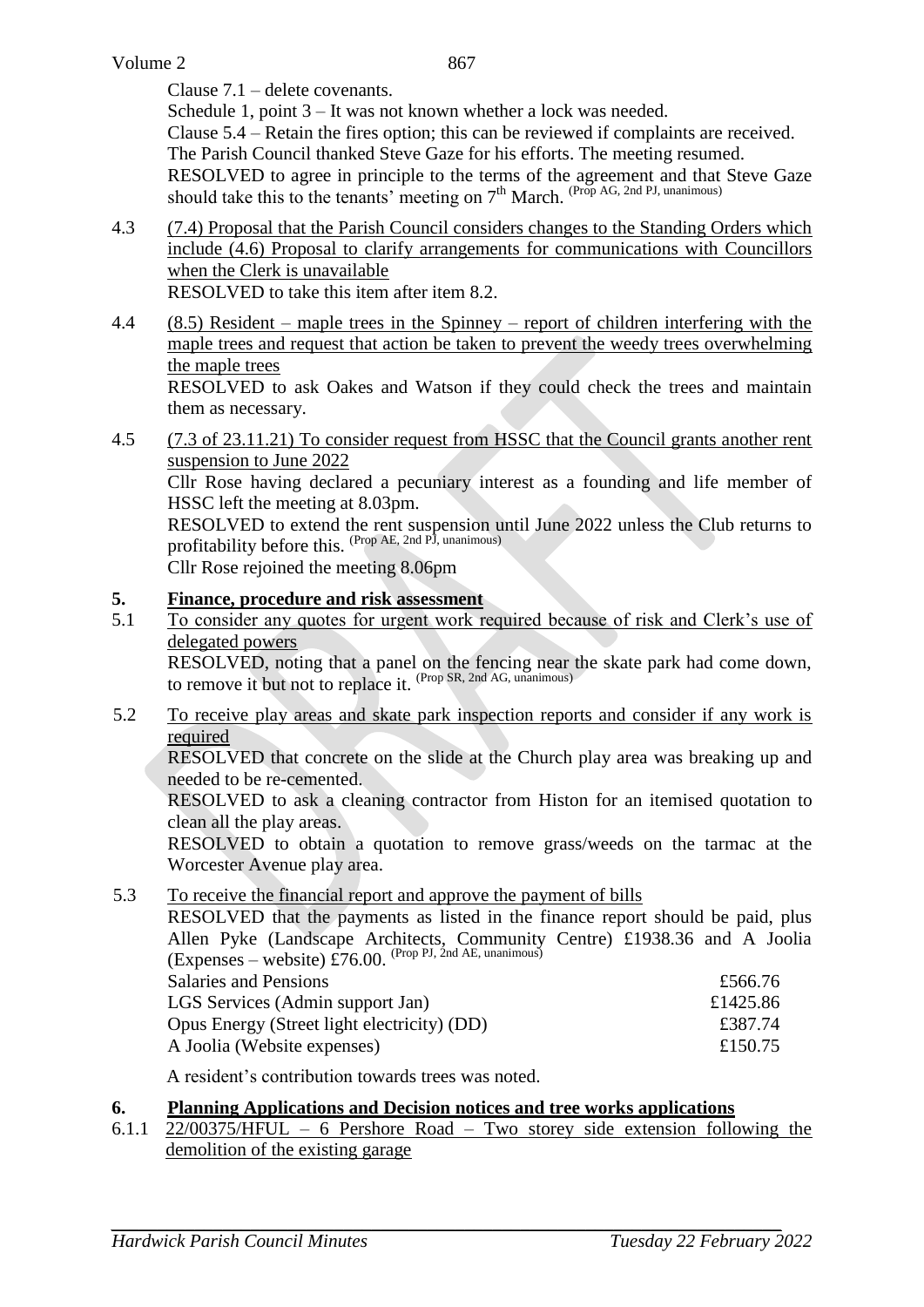RESOLVED, noting that there were many others in the area that were similar, to support the application. (Prop AG, 2nd PJ, carried with 4 in favour and 1 abstention)

- 6.2 SCDC and appeal decision notices to note
- 6.2.1 21/01345/FUL Newton House, 147 St Neots Road Redevelopment to form 2 no. one bedroom and 3 no. two bedroom apartments with associated car parking, cycle storage, and bin storage – Permission granted
- 6.3 Tree works applications
- 6.3.1 22/0141/TTCA 8 Sadlers Close Noted.

# **7. Members' reports and items for information only**

7.1 New Housing Developments and Planning Obligations

RESOLVED to note the report from Cllr Rose that the Working Group was now getting close to submitting the application. The Transport report was noted. No additional parking was required. The Group was investigating parking at the school to assist the neighbours. The costs would not be fully known until the project went out to tender.

- 7.2 Proposal for decorative shrubs for the recreation ground RESOLVED that these were not thought to be needed at the moment, but would be considered as part of a wider village strategy.
- 7.3 Highways and Road Safety Working Group report
- 7.3.1 Update on St Mary's Lighting. Quotations and recommendations to implement a Scheme.

RESOLVED to note that the original location was not recommended by the suppliers. RESOLVED to note that two quotations had been received and that Balfour Beatty wished to carry out a lighting proposal for £256.07.

RESOLVED that the Parish Council agrees to Balfour Beatty's request to invoice £256.07 for a lighting proposal for St Mary's lighting. (Prop AE 2nd PJ carried)

7.3.2 As a result of discussions with contractors for St Mary's lights, to consider options of maintenance on St Neots Road. Proposal to reconsider the PC policy June 2021 meeting.

RESOLVED to add "unless the Parish Council agrees it is appropriate to nominate a different maintainer of lights to get the problem resolved." (Prop AE 2nd PJ carried)

RESOLVED having noted that County Councillor had notified Cllr Everitt that he was trying to locate the appropriate officer that the Parish Council should ask County Cllr Atkins to arrange a meeting with CCC and SCDC lighting officers, the Parish Council and Hill, unless the Parish Council agrees it is appropriate to nominate a different maintainer of lights to get the problem resolved.

7.3.3 Conclusions of St Neots Road lay-by survey with proposal that the results should be put to GCP for a re-think of their proposals to remove them. (Likely public attendance from Ash Croft Veterinary, maybe others)

RESOLVED to receive Cllr Everitt's verbal report that there had been 20 responses to the survey, the majority of which supported keeping the lay-bys as they were essential for business.

RESOLVED that Cllr Everitt should send the results of the lay-by survey to GCP without edit pointing out that residents have good reasons to want Lay-bys retained and that HPC requires to continue dialogue with GCP to ensure a solution can be agreed to accommodate normal daily life for Hardwick residents and businesses. <sup>(Prop</sup> AG, 2nd SR, unanimous)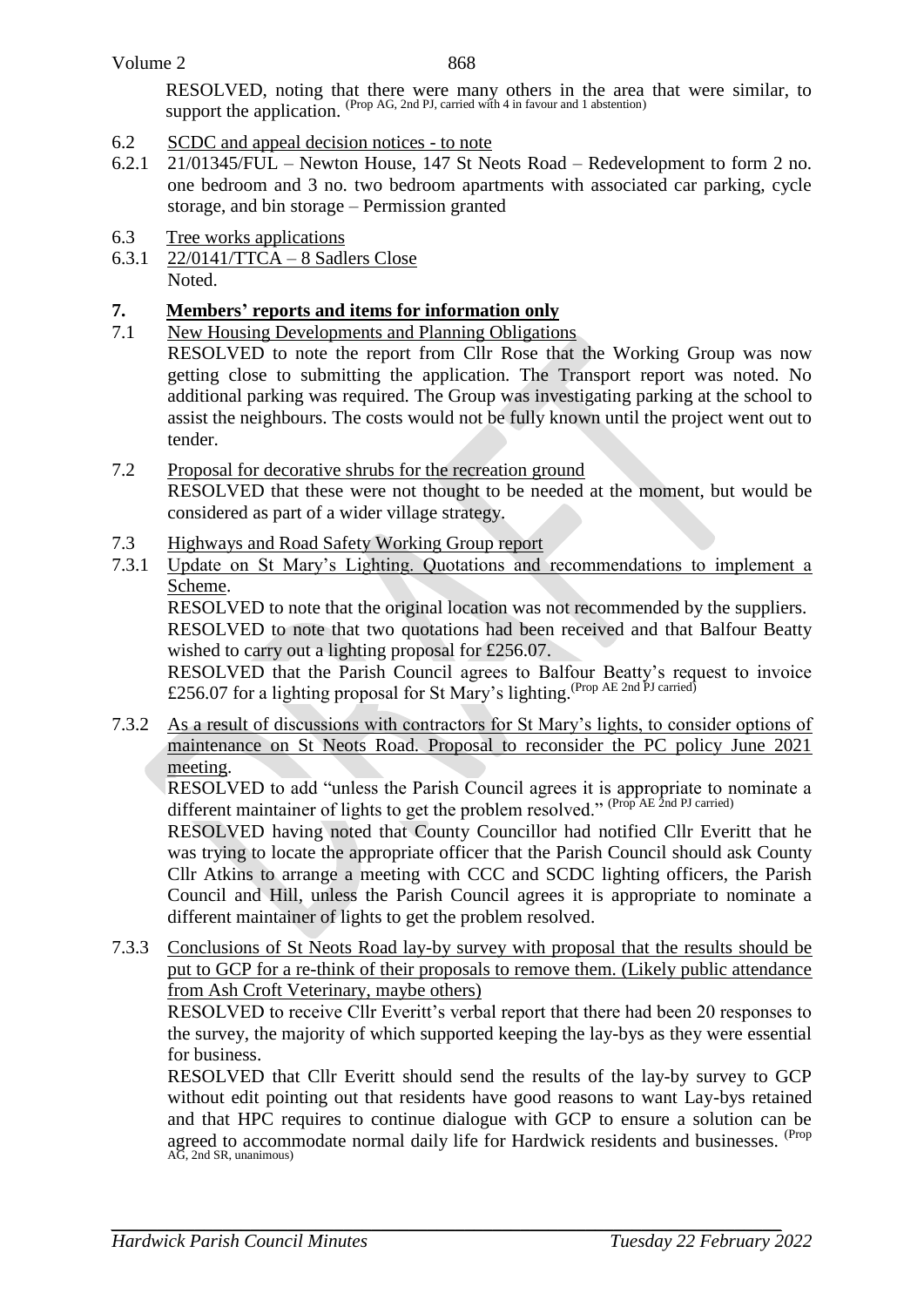## Volume 2

7.3.4 Parish Council have not debated Active Travel proposals for St Neots Road. Proposal for a debate of options we have received so far with a Recommendation HPC insist on involvement with GCP to input to the next round of Active Travel consultation mandated by the Transport and Highway Committee  $7<sup>th</sup>$  December 2021 so that all options are considered

RESOLVED that Cllr Everitt should write to the GCP to insist on being part of working groups evaluating Active Travel Plans for St Neots Road. This is to ensure plans do not go ahead without Hardwick business and residents views being taken into account. In particular Hardwick requires GCP to measure the journeys that may be affected and provide evidence of the effect of additional journey times on the  $\frac{1}{2}$  environment." (Prop AE, 2nd PJ, unanimous)

RESOLVED that Cllr Everitt should request a meeting with Jo Baker to discuss all aspects of the proposals for St Neots Road and that all members should attend, with the exception of Cllr Rose.

On a proposition by the Chairman, it was agreed to vary the order of business to take item 8 next.

## **8. To consider any correspondence/communications received requiring formal noting by or a decision of the Council**

- 8.1 Hardwick Football Club request for removal of the Astro cricket wicket to allow a second football pitch RESOLVED that Cllr Rose should convey to the clubs that the Football Club needs to speak to Chris Fuller to see whether there is a solution before the Parish Council
- 8.2 Millers Way to consider correspondence from Civilistix requesting details of a barrier supplier and an update of the tender invitations RESOLVED that the Parish Council believes that this is a matter for Civilistix to resolve, but to suggest a design similar to the barrier near the Egremont Road play
- 7.3.5 Highways and Road Safety WG will report back on a meeting with Highways projects called to discuss options of outstanding LHI and PFHI schemes for which Finance is already available or in the process of being obtained through DoV, Oct 2021 HPC Meeting referees. Proposal that HPC agrees to proceed

RESOLVED to receive the verbal report from Cllrs Joslin and Everitt on the Teams meeting with Josh Rutherford at CCC, where it had been agreed to invoke the 50 mph limit from the eastern end of St Neots Road to Madingley Mulch. They had suggested proceeding with the islands, one at Miller's Way and one near the bus shelter at the Dry Drayton end of St Neots Road.

RESOLVED that the Parish Council agrees to the proposals at a cost of up to £7071.00. (Prop PJ, 2nd AE, unanimous)

- 7.6 Proposed for the already agreed passenger islands on St Neots Rd, that HPC to agree a cost of approx 7K for a feasibility/design to be carried out by Josh Rutherford's group- Highways CCC. A detailed quotation from Josh will be provide more clarification when received in a day or two, but the design budget will be within 7K Taken under item 7.3.5 above.
- 7.5 Proposal that the Parish Council applies for a Community Chest grant for the Queen's Platinum Jubilee event RESOLVED to apply for a grant for a bench, or similar, on the recreation ground at a cost of up to  $£700.00$ . (Prop AJ, 2nd PJ, unanimous)

considers the matter further.

area.